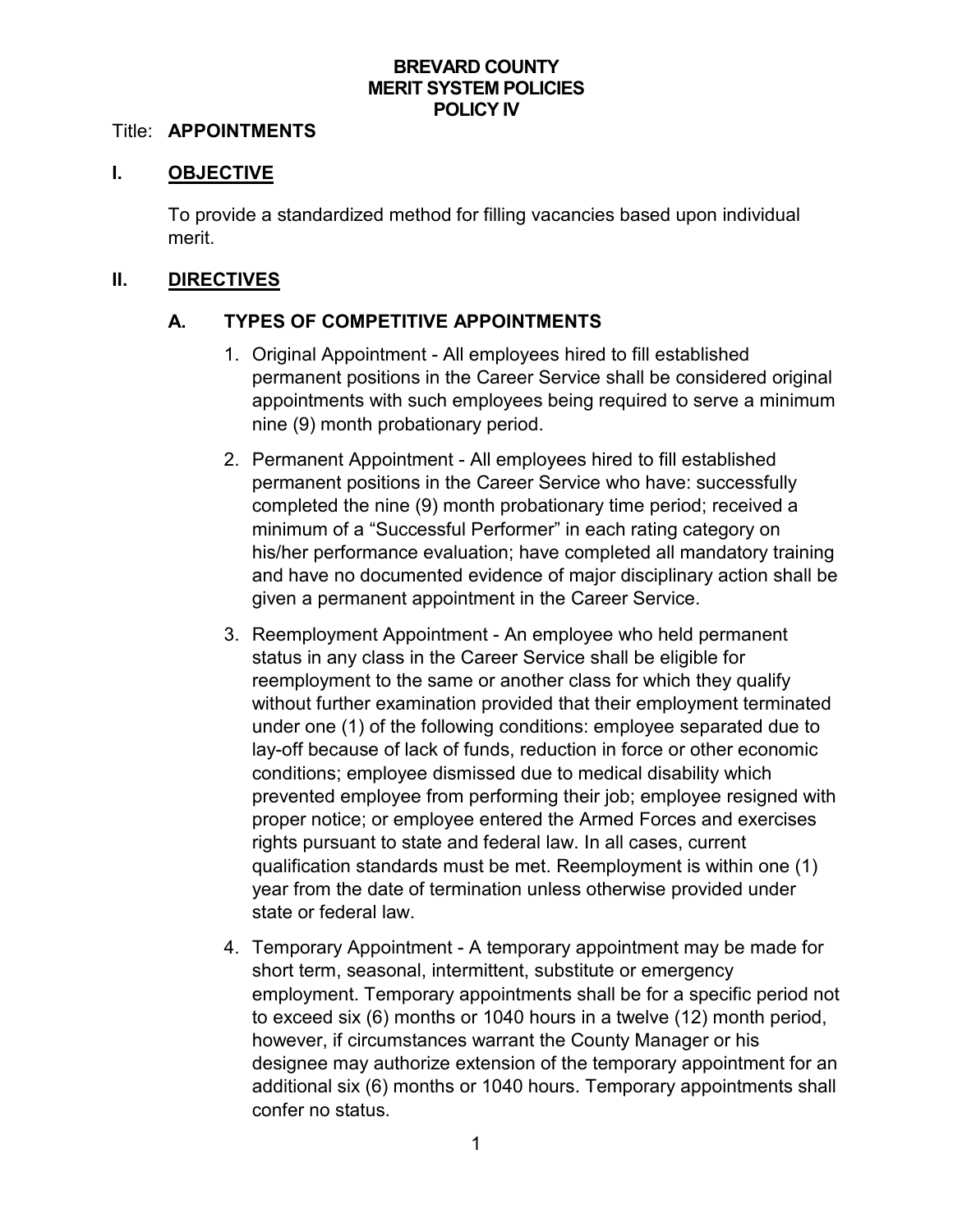A temporary employee appointed competitively may compete as an internal candidate for an original appointment upon written certification by the appointing authority to the Human Resources Director (working title) that the temporary employee's performance has been satisfactory.

- 5. Emergency Appointment When an emergency situation occurs involving serious impairment of public business, which makes it impossible to fill an established position through normal certification procedures, the appointing authority may authorize the appointment of any person to cope with the emergency. Any such person shall be employed only during the emergency and for a period not to exceed thirty (30) days. The emergency service shall confer no status, nor shall such time be credited toward a probationary period. If at the end of the thirty (30) day period in the judgment of the appointing authority, the emergency still exists, appointment may be extended with the approval of the County Manager.
- 6. Trainee Appointment A candidate may be appointed to an established position in the County Service as a trainee when:
	- Qualified applicants are not available for appointment to the position or when the appointing authority desires to provide for internal upward mobility.
	- The candidate does not fully meet the minimum training and experience standards established for the class.
	- A suitable and identifiable training schedule has been established by the appointing authority, and approved by the Human Resources Director (working title).
	- Trainees are selected through competitive procedures.

Upon satisfactory completion of the training program the employee may be certified as qualified for entry into the class as an original or promotional appointment without further competition.

# **B. NON-COMPETITIVE APPOINTMENTS**

When determined to be in the best interest of the County, the County Manager may authorize non-competitive appointments to the Human Resources Director (working title). Applicants for non-competitive appointments shall meet the minimum training and experience standards established for the class unless the candidate is entering as a trainee.

Career Service employees changing status or job classification with no change in pay range may be appointed without competition provided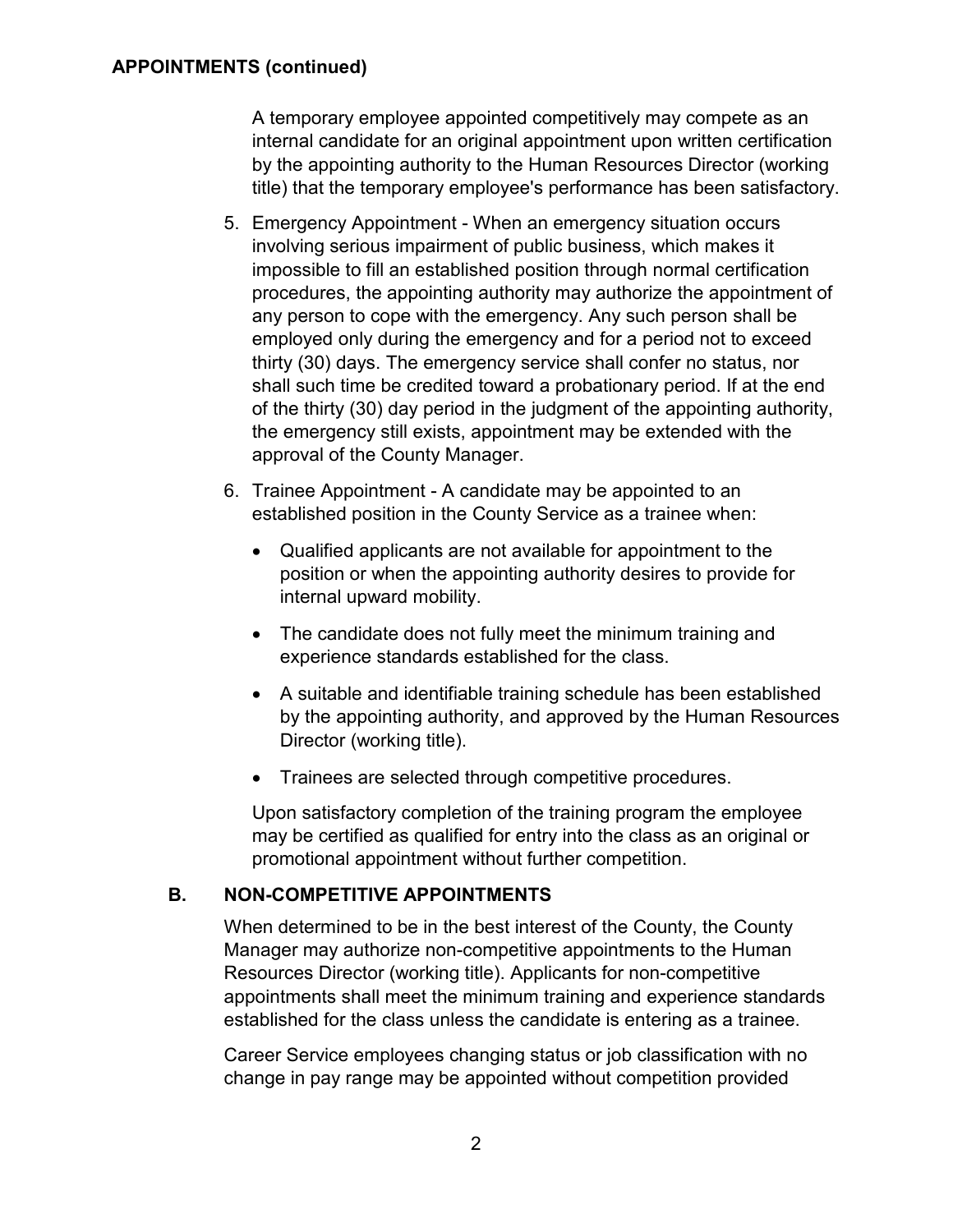### **APPOINTMENTS (continued)**

minimum qualification requirements are met and the change is within the employee's current career path.

## **C. LEADWORKER DESIGNATION**

A leadworker designation may be made by an appointing authority, with the approval of the next level of supervision, as a non-competitive appointment when an employee is assigned to expedite the work of, and give direction to, at least two other persons in the same work area. Duties may include explaining and assigning work to employees, training new employees and keeping time, production or other records. Leadworker responsibilities may be assigned when there is a need for limited supervision or coordination of work which does not require the constant attention of a higher level of supervision. Leadworker classifications shall not be assigned to employees whose job descriptions call for supervisory responsibilities as part of their regular duties or when leadworker responsibilities make up less than 25% of the employees weekly duty time.

## **D. CONTINUOUS SERVICE CREDIT**

- 1. An employee receiving an appointment to an established position in the County Service who was within the last thirty days:
	- a former employee of a Charter Officer of Brevard County;
	- a former employee of Brevard County Service; or
	- an employee of any enterprise, non-profit organization or agency, or similar operation whose function becomes a part of the County Service (if agreed in the decision to accept the function as a part of the County Service)

and can substantiate the period of continuous, uninterrupted service shall be entitled to continuous service credit for such previous employment.

Continuous service credit includes

- all accrued, unpaid sick and annual leave, not to exceed any maximum leave accrual established for County Service employees, and
- original, permanent hire date in application of longevity leave accrual benefits.

A former employee returning to County Service after an absence exceeding thirty (30) days shall be eligible for reinstatement of his/her previous annual and sick leave accrual rates upon completion of one